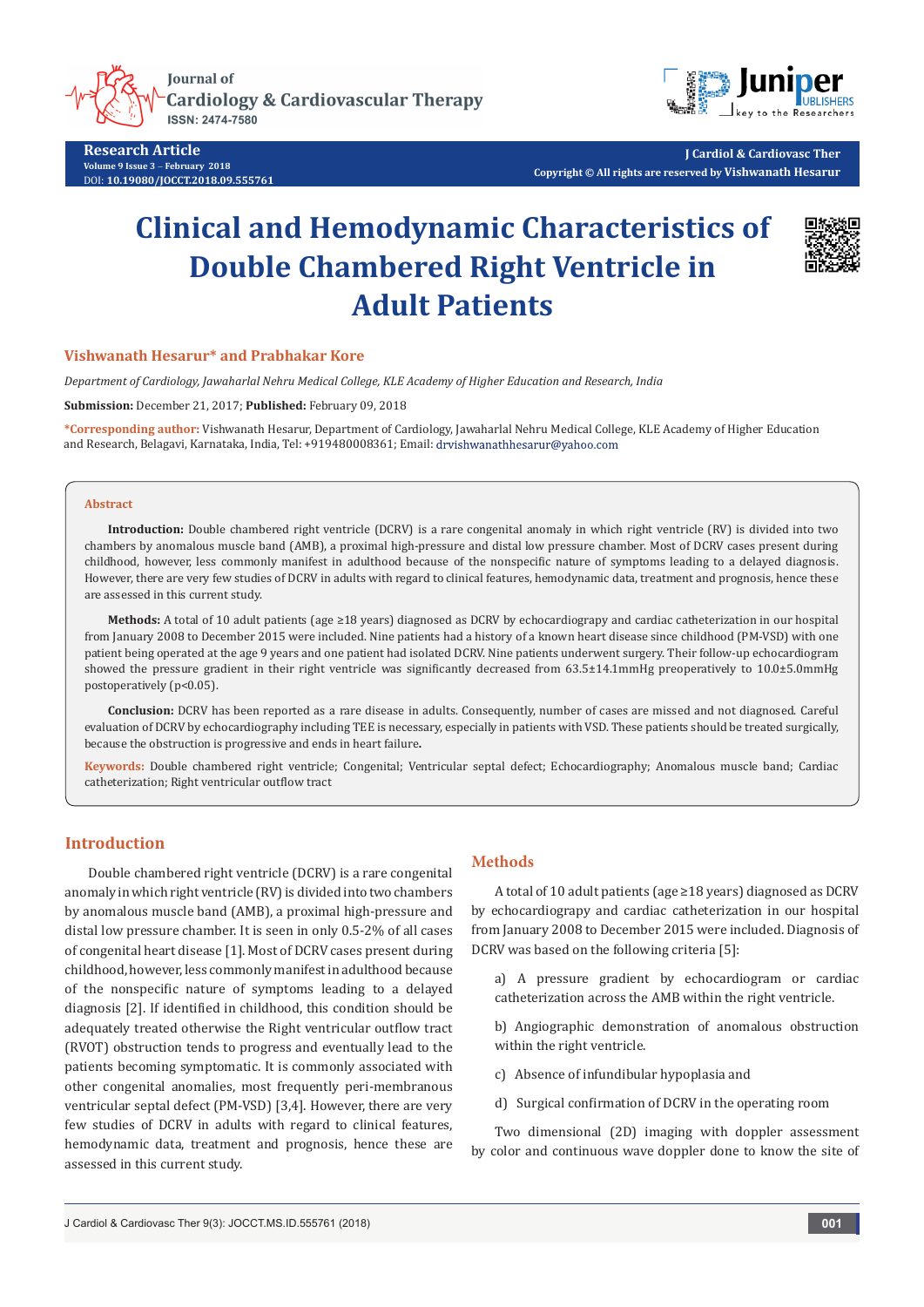flow turbulence and quantification of gradients across AMB. Trans-esophageal echocardiography (TEE) confirmed the Trans-thoracic echocardiography (TTE) findings. Right and leftheart catheterization was carried out in all patients. Both Right ventricle and Left ventricle outflow gradients were recorded. Pull back pressure gradient recorded from the pulmonary artery to the right ventricular outflow to the right ventricular inflow. Right ventricular angiography was done in both antero-posterior and lateral view and left ventricular angiography done in Left anterior oblique view.

 All surgically corrected patients were followed up at 1, 3, 6 months and then annually. At each visit, they were evaluated by 2D imaging with doppler assessment by color and continuous wave doppler done to know the pressure gradients across AMB.

### **Statistical Analysis**

Age and follow-up intervals are expressed as median and range. Group data are presented as the mean value ±standard deviation. The relationship among parameters was analyzed using the Spearman nonparametric test. For each of the analyses, a p value of <0.05 was considered significant.

#### **Results**

| <b>Patients</b> | Age | <b>Sex</b>   | <b>Complaints</b>                                    | <b>Known Heart</b><br><b>Disease</b> | <b>BP</b> | <b>PR</b> | <b>Murmur</b>             | <b>ECG</b>                           | <b>Chest X Ray</b> |  |
|-----------------|-----|--------------|------------------------------------------------------|--------------------------------------|-----------|-----------|---------------------------|--------------------------------------|--------------------|--|
| $\mathbf{1}$    | 26  | F            | Dyspnoea, Chest Pain<br>& Palpitations-5 Years       | PM-VSD                               | 110/70    | 78        | Grade IV/VI<br><b>ESM</b> | RAD, RVH,<br><b>RAE</b>              | Mild Cardiomegaly  |  |
| 2               | 38  | $\mathbf{F}$ | Dyspnoea, Palpitations<br>-1 Year                    |                                      | 130/80    | 88        | Grade IV/VI<br><b>ESM</b> | RAD, RVH,<br>Incomplete<br>RBBB, RAE | Mild Cardiomegaly  |  |
| 3               | 30  | F            | Dyspnoea, Fatigue,<br>Palpitations- 1Year            | PM-VSD                               | 128/70    | 89        | Grade IV/VI<br><b>ESM</b> | RAD, RVH,<br>Complete<br>RBBB, RAE   | Mild Cardiomegaly  |  |
| $\overline{4}$  | 29  | M            | Asymptomatic-<br>Follow-Up                           | PM-VSD<br>(Operated)                 | 127/70    | 98        | Grade II/VI<br><b>ESM</b> | Normal                               | Normal             |  |
| 5               | 28  | M            | Palpitations-7 months                                | PM-VSD                               | 110/70    | 78        | Grade II/VI<br><b>ESM</b> | Normal                               | Normal             |  |
| 6               | 32  | M            | Palpitations, one<br>episode syncope-1<br>year       | PM-VSD                               |           |           | Grade IV/VI<br><b>ESM</b> | RAD, RVH,<br>Incomplete<br>RBBB, RAE | Mild Cardiomegaly  |  |
| $\overline{7}$  | 24  | M            | Dyspnoe, fatigue-5<br>months                         | PM-VSD                               | 100/68    | 92        | Grade IV/VI<br><b>ESM</b> | RAD, RVH,<br><b>RAE</b>              | Mild Cardiomegaly  |  |
| 8               | 21  | M            | Dyspnoea, chest pain<br>and palpitations-3<br>months | PM-VSD                               | 112/76    | 76        | Grade IV/VI<br><b>ESM</b> | RAD, RVH                             | Mild Cardiomegaly  |  |
| 9               | 18  | M            | Dyspnoea on<br>exertion-6 months                     | PM-VSD                               | 110/82    | 86        | Grade IV/VI<br><b>ESM</b> | RAD, RVH,<br>Incomplete<br>RBBB, RAE | Mild Cardiomegaly  |  |
| 10              | 31  | F            | Dyspnoea, one episode<br>suncope-1 year              | PM-VSD                               | 124/86    | 84        | Grade IV/VI<br><b>ESM</b> | RAD, RVH, RAE                        | Mild Cardiomegaly  |  |

**Table 1:** Clinical characteristics of DCRV patients.

In this study, mean age was 28 years, four patients were female and six were male. Seven patients complained of exertional dyspnea f NYHA class II and more (Patient 1, 2, 3, 7, 8, 9, & 10), six patients with palpitations (Patient 1, 2, 3, 5, 6 & 8), two patients with chest pain (Patient 1, 8), two patients with syncope (Patient 6, 10) and easy fatigability (Patient 3, 7); Patients with corresponding numbers can be found on Table 1. Nine patients had a history of a known heart disease since childhood (PM-VSD) with one patient being operated at the age 9 years (Patient 4)

and one patient had isolated DCRV. On physical examination, all patients showed a loud, harsh, ejection systolic murmur (ESM) of variable grade at the second and third left intercostal space. Chest X-ray showed mild cardiomegaly in three patients and remaining patients had normal chest X-rays. Electrocardiogram (ECG) showed right axis deviation (RAD), right ventricular hypertrophy (RVH) and right atrial enlargement (RAE) in three DCRV patients, with normal in two patients. Clinical characteristics of all patients are shown in Table 1.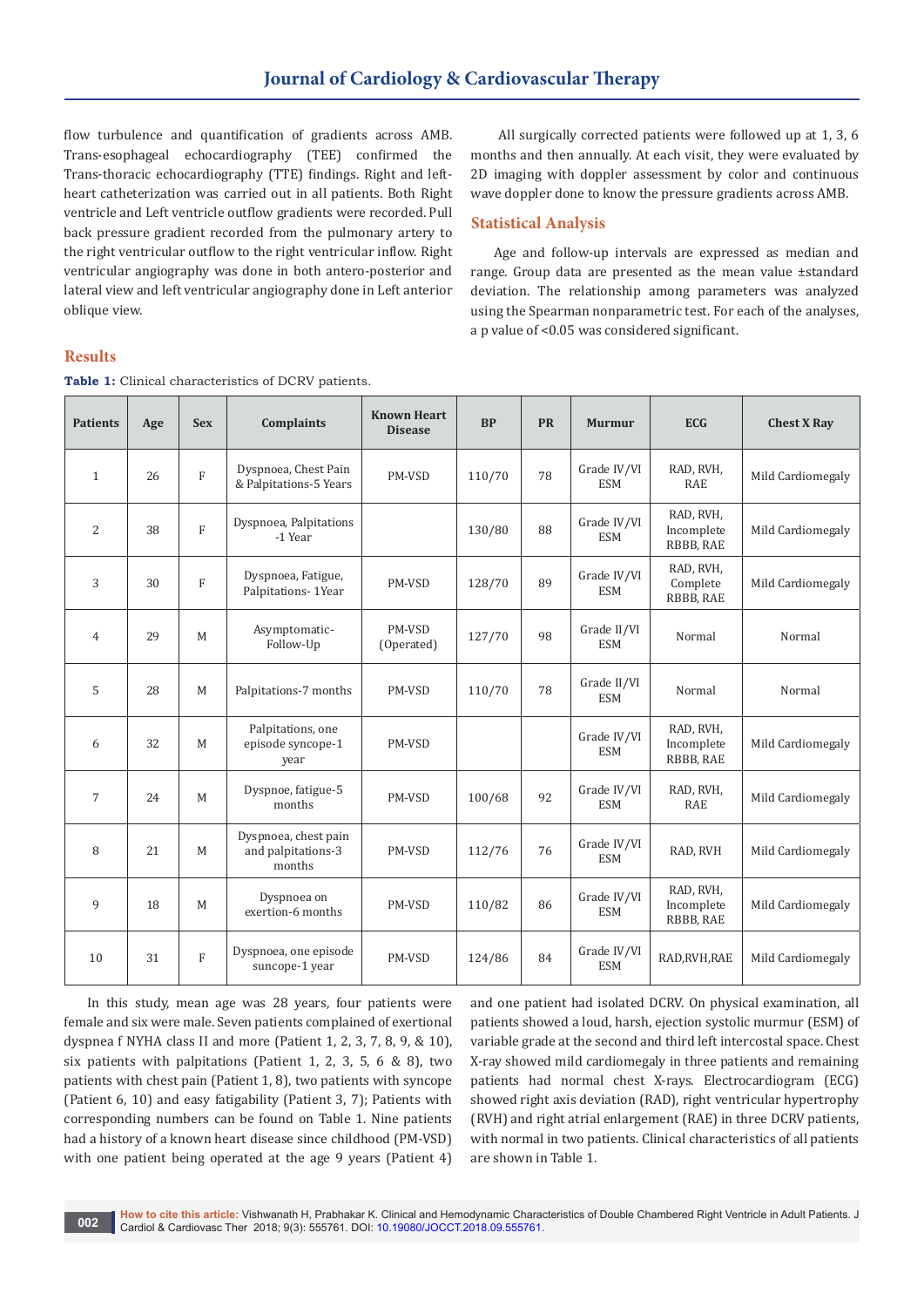All patients underwent detailed echocardiography, The pulmonic valve was normal in all patients. Cardiac catheterization was done in all patients, Figure 1 showing cath of Patient 1. Figure 1-3 showing echo findings of patient 1, 2 & 3. Echocardiography and catheterization findings are shown in Table 2.



**Figure 1:** TTE of Patient 1 showing AMB in the RVOT ( arrow) with PM-VSD (1A, 1B & 1C). Right ventricular angiography in PA view (1D) and lateral view (1E) showed presence of muscle band in RVOT dividing into proximal and distal chambers, left ventricular angiography showed PM-VSD (1F).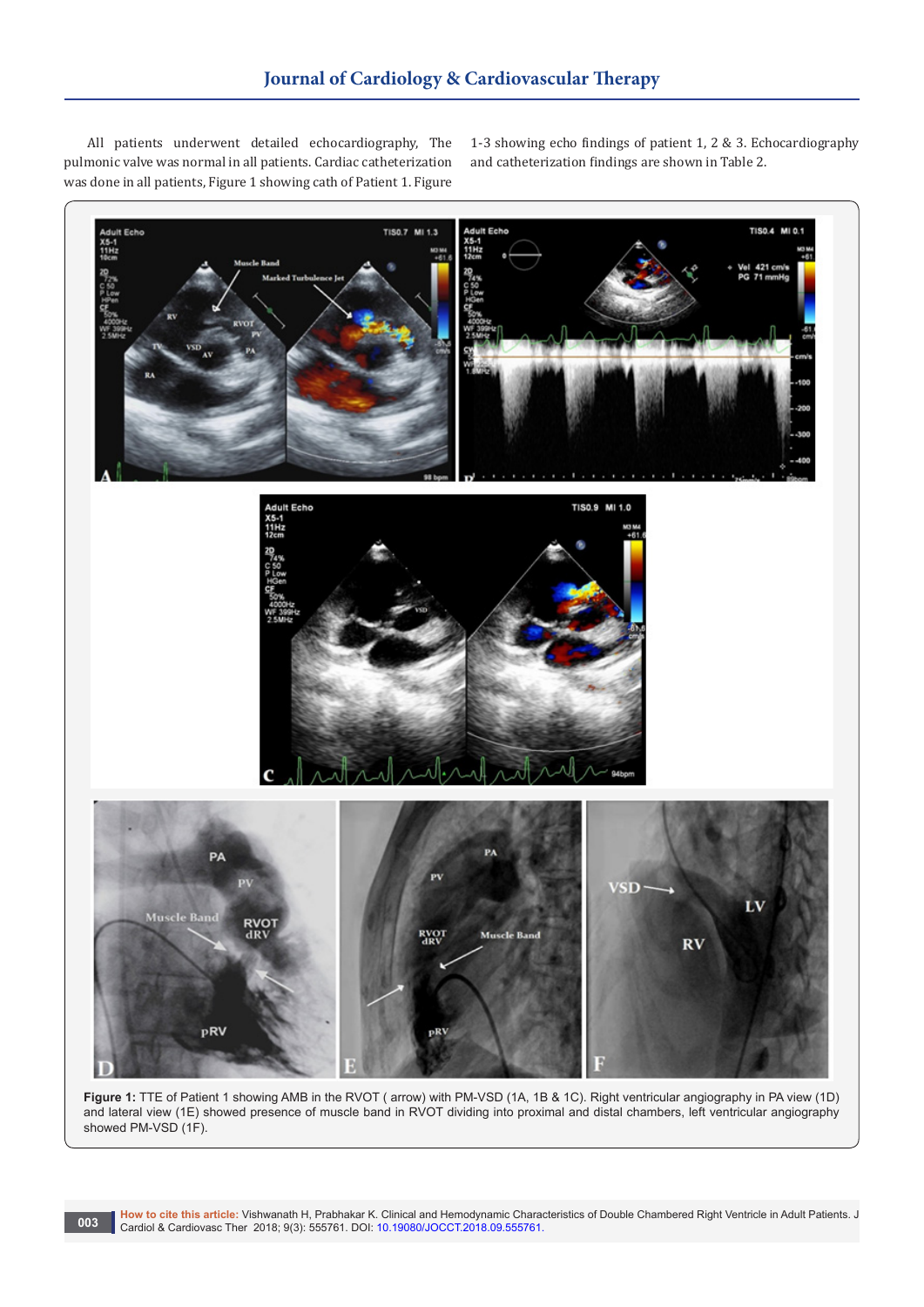



**How to cite this article:** Vishwanath H, Prabhakar K. Clinical and Hemodynamic Characteristics of Double Chambered Right Ventricle in Adult Patients. J 004 **Cardiol & Cardiovasc Ther 2018; 9(3): 555761.** DOI: [10.19080/JOCCT.2018.09.555761.](http://dx.doi.org/10.19080/JOCCT.2018.09.555761)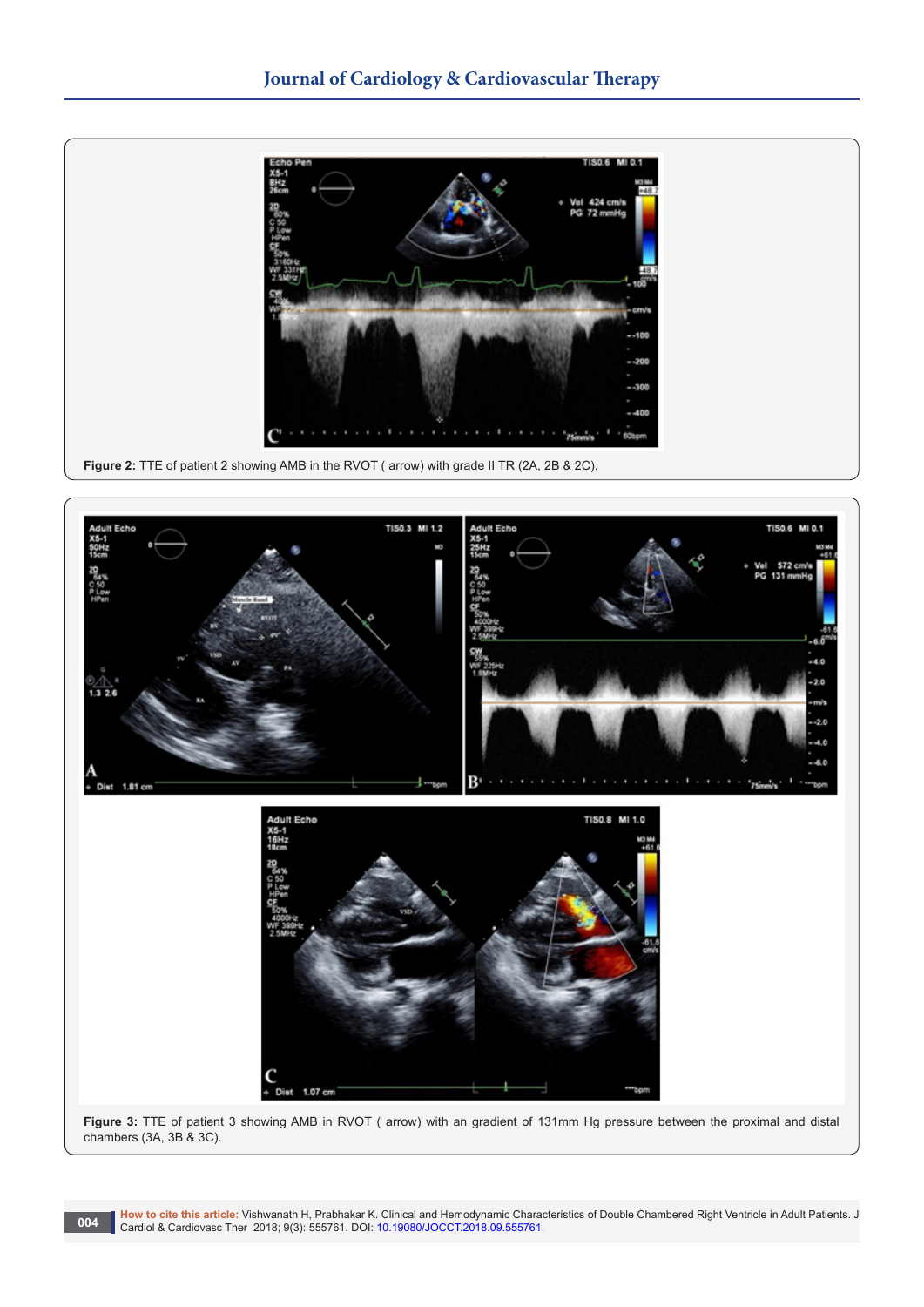| <b>Patients</b> |                 | Gradient       | <b>Shunt size</b>        | LV pressure | <b>RV</b> inflow | <b>RV</b> outflow | <b>PAP</b>      |                          |                |
|-----------------|-----------------|----------------|--------------------------|-------------|------------------|-------------------|-----------------|--------------------------|----------------|
|                 | Echo            | Cath           | (mm)                     | (mmHg)      | pressure (mmHg)  | pressure (mmHg)   | (mmHg)          | QP/QS                    | <b>Surgery</b> |
| $\mathbf{1}$    | 71              | 80             | $\overline{4}$           | 110         | 102              | 20                | 22              | 1.31                     | Yes            |
| 2               | 72              | 81             | $\overline{a}$           | 130         | 101              | 26                | 20              | $\overline{\phantom{a}}$ | Yes            |
| 3               | 130             | 138            | 5                        | 128         | 154              | 16                | 16              | 1.51                     | Yes            |
| $\overline{4}$  | 15              | 16             | $\overline{\phantom{a}}$ | 127         | 34               | 18                | 22              | $\overline{\phantom{a}}$ | No             |
| 5               | 9               | $\overline{7}$ | $\overline{4}$           | 116         | 32               | 25                | 25              | 2.1                      | Yes            |
| 6               | 46              | 22             | $\overline{7}$           | 88          | 40               | 21                | 46              | 1.4                      | Yes            |
| $\overline{7}$  | 59              | 61             | 5                        | 121         | 96               | 41                | 42              | 1.3                      | Yes            |
| 8               | 81              | 97             | 22                       | 124         | 120              | 30                | 30              | 2.1                      | Yes            |
| 9               | 88              | 96             | 20                       | 94          | 106              | 16                | 18              | 2.1                      | Yes            |
| 10              | 64              | 92             | 12                       | 110         | 110              | 20                | 21              | 1.9                      | Yes            |
| Mean            | $63.5 \pm 32.1$ | 69.0±39.4      | $9.87 \pm 8.0$           | 114.8±19.4  | 89.5±42.1        | $23.3 \pm 7.8$    | $26.2 \pm 12.1$ | $1.7 + 0.8$              |                |

**Table 2:** Echocardiography and Hemodynamic data in DCRV patients.

Nine cases were associated with PM-VSD. Surgical correction was carried out for 9 DCRV patients, in eight patients where the pressure gradient across AMB was greater than 20mmHg and one patient with significant VSD (Qp/Qs≥2.1) (Patient 5). Surgery consisted of a patch closure of the VSD and resection of the AMB through the right atriotomy and pulmonary arteriotomy. Recovery was uneventful with no significant residual gradient across the RV on follow-up echocardiography. All the symptoms disappeared post surgery. In operated DCRV patients, postoperative echocardiograms showed that the pressure gradient across the AMB in the right ventricle was significantly decreased from 63.5±14.1mmHg preoperatively to 10.0±5.0mmHg postoperatively (p<0.05).

## **Discussion**

Double chambered right ventricle (DCRV) is a rare congenital anomaly in which right ventricle (RV) is divided into two chambers by AMB (anomalous muscle band), a proximal high-pressure and distal low pressure chamber. The prevalence of DCRV in adults has not yet been studied, and the literature only contains a few cases of this disease that were diagnosed in adulthood [6].

It usually presents in childhood and adolescence with most reported cases in patients less than 20 years old. Occasionally, however, patients can present with this condition in adulthood [5,7]. The genesis of AMB still not known, but there are various mechanisms have been postulated. These are superior displacement of the septal marginal trabecula (moderator band) has been proposed, particularly in association with a VSD, and flow turbulence in the RVOT [8]. This flow turbulence may trigger abnormal hypertrophy of the moderator band leading to DCRV. This might elucidate the concomitant association between DCRV and VSD [6,9].

DCRV is exceptionally rare as an isolated anomaly [10]. Most commonly it is associated with a membranous type VSD3, the other coexisting lesions include pulmonary stenosis, subaortic stenosis, DORV, TOF, TAPVC/PAPVC, TGA, PA with intact IVS and Ebsteins anomaly [11]. In our study, three cases were associated with VSD (PM-VSD) and one had isolated DCRV.

TTE is an important diagnostic tool in DCRV supplemented by TEE for assessing and quantifying severity of RVOT obstruction. Sometimes DCRV may be missed in patients with obesity and COPD. DCRV should be suspected in ECHO if RV hypertrophy is present in absence of infundibular hypertrophy or valvular pulmonary stenosis [4]. With the introduction of contrast computed tomography and MRI, exact anatomy of RVOT obstruction can be identified.

Surgical intervention is indicated in symptomatic patients or in asymptomatic patients where the peak gradient exceed 20mm Hg. In other institute, a cut off of 40mm Hg gradient across RVOT was taken for surgical intervention in asymptomatic patients but in our institute, pressure gradient of >20mm Hg was considered for surgery. The surgical repair of DCRV consists of resection of the AMB with VSD patch closure. According to Oliver et al. [6] a mild right mid ventricular obstruction shows a fast rate of progression in adolescents and young adults. A right ventricular outflow tract obstruction in DCRV is likely to progress, and eventually lead to the patients becoming symptomatic. There is less chance of recurrence of RVOT obstruction following successful surgery, although cases with recurrent obstruction have been described [12].

In our study, no significant increase of the RVOT pressure gradient was recorded at short-term follow-up. In patients who are unfit for surgery, percutaneous alcohol ablation of the conal